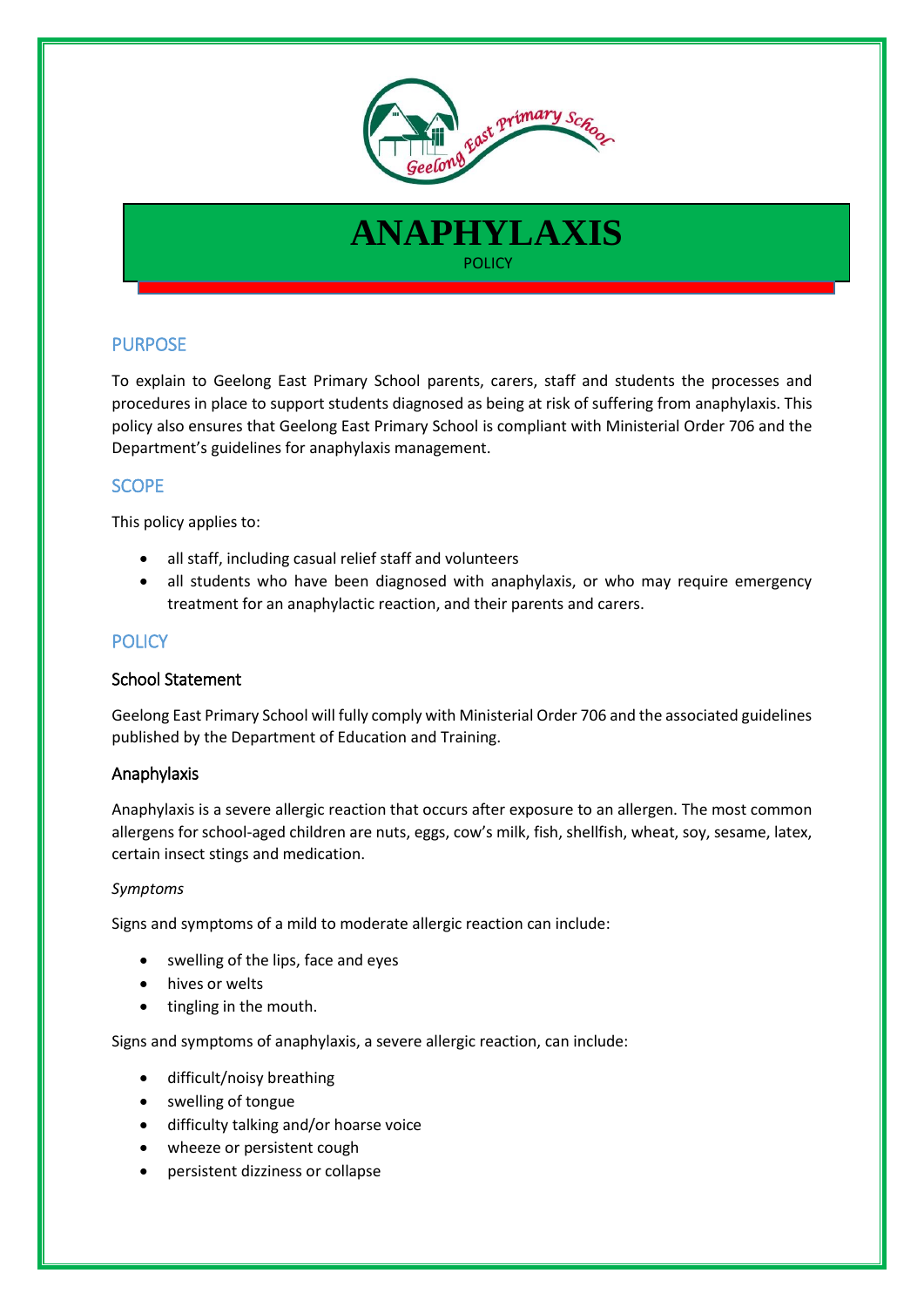- student appears pale or floppy
- abdominal pain and/or vomiting.

Symptoms usually develop within ten minutes and up to two hours after exposure to an allergen, but can appear within a few minutes.

#### *Treatment*

Adrenaline given as an injection into the muscle of the outer mid-thigh is the first aid treatment for anaphylaxis.

Individuals diagnosed as being at risk of anaphylaxis are prescribed an adrenaline autoinjector for use in an emergency. These adrenaline autoinjectors are designed so that anyone can use them in an emergency.

## Individual Anaphylaxis Management Plans

All students at Geelong East Primary School who are diagnosed by a medical practitioner as being at risk of suffering from an anaphylactic reaction must have an Individual Anaphylaxis Management Plan. When notified of an anaphylaxis diagnosis, the principal of Geelong East Primary School is responsible for developing a plan in consultation with the student's parents/carers.

Where necessary, an Individual Anaphylaxis Management Plan will be in place as soon as practicable after a student enrols at Geelong East Primary School and where possible, before the student's first day.

Parents and carers must:

- obtain an ASCIA Action Plan for Anaphylaxis from the student's medical practitioner and provide a copy to the school as soon as practicable
- immediately inform the school in writing if there is a relevant change in the student's medical condition and obtain an updated ASCIA Action Plan for Anaphylaxis
- provide an up-to-date photo of the student for the ASCIA Action Plan for Anaphylaxis when that Plan is provided to the school and each time it is reviewed
- provide the school with a current adrenaline autoinjector for the student that has not expired;
- participate in annual reviews of the student's Plan.

Each student's Individual Anaphylaxis Management Plan must include:

- information about the student's medical condition that relates to allergies and the potential for anaphylactic reaction, including the type of allergies the student has
- information about the signs or symptoms the student might exhibit in the event of an allergic reaction based on a written diagnosis from a medical practitioner
- strategies to minimise the risk of exposure to known allergens while the student is under the care or supervision of school staff, including in the school yard, at camps and excursions, or at special events conducted, organised or attended by the school
- the name of the person(s) responsible for implementing the risk minimisation strategies, which have been identified in the Plan
- information about where the student's medication will be stored
- the student's emergency contact details
- an up-to-date ASCIA Action Plan for Anaphylaxis completed by the student's medical practitioner.

*Review and updates to Individual Anaphylaxis Management Plans*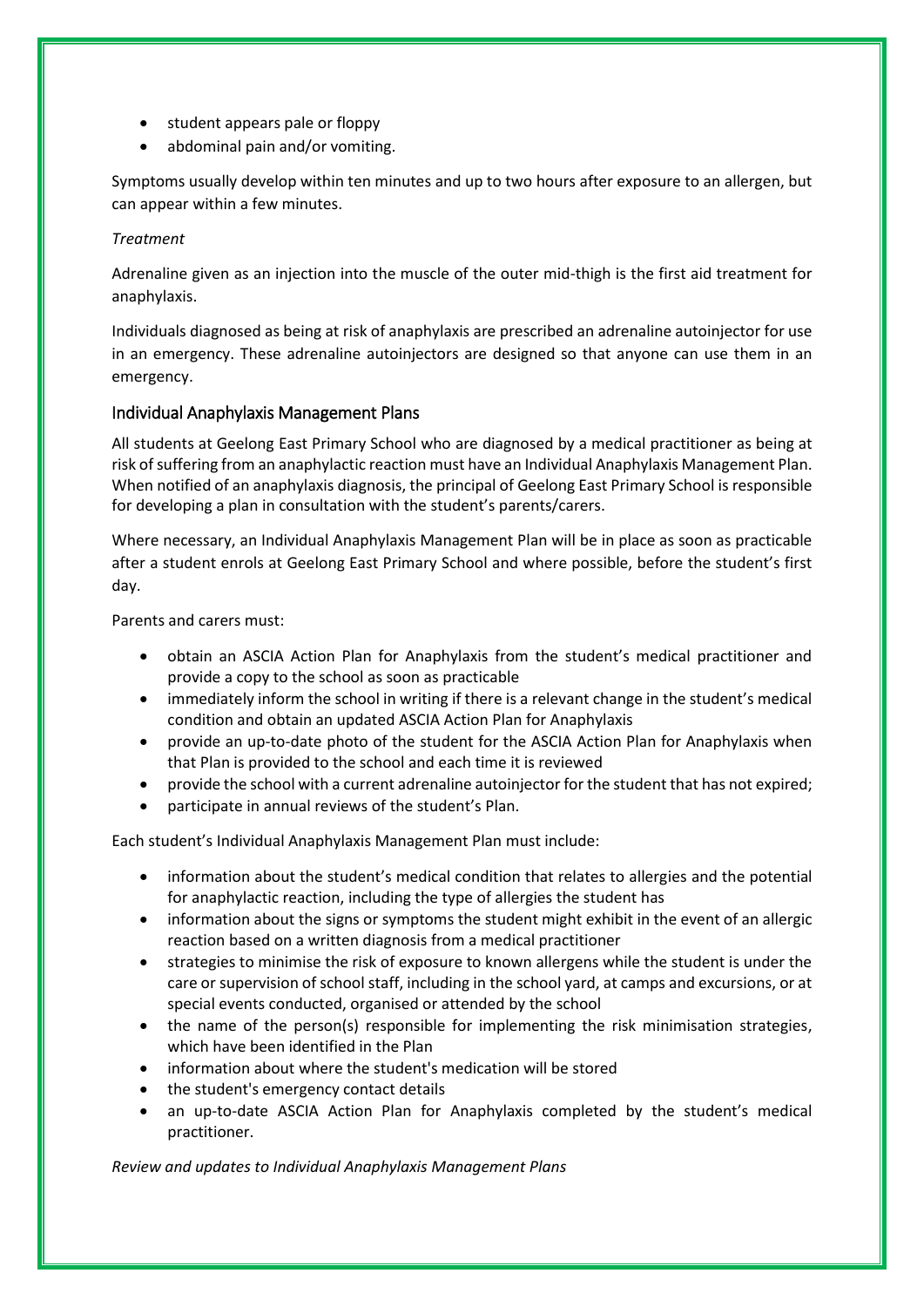A student's Individual Anaphylaxis Management Plan will be reviewed and updated on an annual basis in consultation with the student's parents/carers. The plan will also be reviewed and, where necessary, updated in the following circumstances:

- as soon as practicable after the student has an anaphylactic reaction at school
- if the student's medical condition, insofar as it relates to allergy and the potential for anaphylactic reaction, changes
- when the student is participating in an off-site activity, including camps and excursions, or at special events including fetes and concerts.

Our school may also consider updating a student's Individual Anaphylaxis Management Plan if there is an identified and significant increase in the student's potential risk of exposure to allergens at school.

#### Location of plans and adrenaline autoinjectors

*A copy of each student's Individual Anaphylaxis Management Plan will be stored with their ASCIA Action Plan for Anaphylaxis in the First Aid cupboard together with the student's adrenaline autoinjector. Adrenaline autoinjectors must be labelled with the student's name.*

#### Risk Minimisation Strategies

#### **The First Aid Officer is responsible for ensuring:**

• the implementing the strategies for risk minimisation such as, canteen menus, camp menus, excursion menus and also awareness to parents to avoid bringing certain foods with their children.

 $\Box$  advise the school community of any changes or new diagnosed students

• student's medication will be stored in the First Aid cabinet

• the student's emergency contact details are contained on their individual plan, the first aid room and in the office.

Note: Appendix 2 (pp 21 – 23) of the Anaphylaxis Guidelines for Victorian Government Schools contains advice about a range of prevention strategies that can be put in place.

*To reduce the risk of a student suffering from an anaphylactic reaction at Example School, we have put in place the following strategies:*

- *staff and students are regularly reminded to wash their hands after eating;*
- *students are discouraged from sharing food*
- *garbage bins at school are to remain covered with lids to reduce the risk of attracting insects*
- *gloves must be worn when picking up papers or rubbish in the playground;*
- *school canteen staff are trained in appropriate food handling to reduce the risk of cross-contamination*
- *year groups will be informed of allergens that must be avoided in advance of class parties, events or birthdays*
- *Planning for off-site activities will include risk minimisation strategies for students at risk of anaphylaxis including supervision requirements, appropriate number of trained staff, emergency response procedures and other risk controls appropriate to the activity and students attending.*

#### Adrenaline autoinjectors for general use

Geelong East Primary School will maintain a supply of adrenaline autoinjector for general use, as a back-up to those provided by parents and carers for specific students, and also for students who may suffer from a first time reaction at school.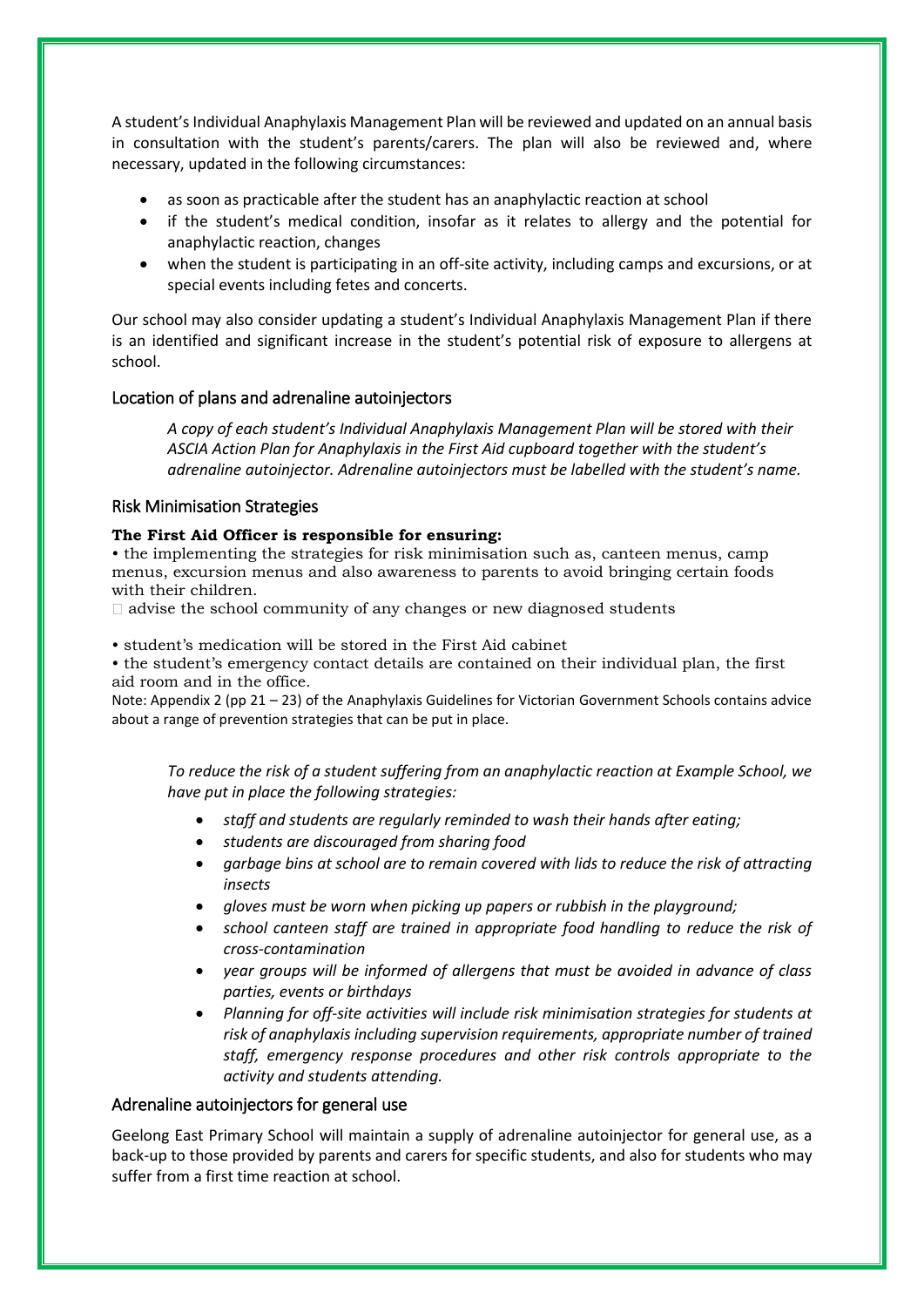Adrenaline autoinjectors for general use will be stored in the First Aid Cupboard and labelled "general use spare".

The principal is responsible for arranging the purchase of adrenaline autoinjectors for general use, and will consider:

- the number of students enrolled at Geelong East Primary School at risk of anaphylaxis
- the accessibility of adrenaline autoinjectors supplied by parents
- the availability of a sufficient supply of autoinjectors for general use in different locations at the school, as well as at camps, excursions and events
- the limited life span of adrenaline autoinjectors, and the need for general use adrenaline autoinjectors to be replaced when used or prior to expiry.

#### Emergency Response

In the event of an anaphylactic reaction, the emergency response procedures in this policy must be followed, together with the school's general first aid procedures, emergency response procedures and the student's Individual Anaphylaxis Management Plan.

A complete and up-to-date list of students identified as being at risk of anaphylaxis is maintained by Annie Holmes and Megan Dean and stored in First Aid cupboard with individual Epi Pens and plans. For camps, excursions and special events, a designated staff member will be responsible for maintaining a list of students at risk of anaphylaxis attending the special event, together with their Individual Anaphylaxis Management Plans and adrenaline autoinjectors, where appropriate.

If a student experiences an anaphylactic reaction at school or during a school activity, school staff must:

| <b>Step</b> | <b>Action</b>                                                                                                                                                                                                                                                 |
|-------------|---------------------------------------------------------------------------------------------------------------------------------------------------------------------------------------------------------------------------------------------------------------|
| 1.          | Lay the person flat<br>$\bullet$                                                                                                                                                                                                                              |
|             | Do not allow them to stand or walk                                                                                                                                                                                                                            |
|             | If breathing is difficult, allow them to sit<br>$\bullet$                                                                                                                                                                                                     |
|             | Be calm and reassuring<br>$\bullet$                                                                                                                                                                                                                           |
|             | Do not leave them alone<br>$\bullet$                                                                                                                                                                                                                          |
|             | Seek assistance from another staff member or reliable student to locate the<br>$\bullet$<br>student's adrenaline autoinjector or the school's general use autoinjector, and<br>the student's Individual Anaphylaxis Management Plan, stored in First Aid room |
|             | If the student's plan is not immediately available, or they appear to be<br>$\bullet$<br>experiencing a first time reaction, follow steps 2 to 5                                                                                                              |
| 2.          | Administer an EpiPen or EpiPen Jr (if the student is under 20kg)                                                                                                                                                                                              |
|             | Remove from plastic container<br>$\bullet$                                                                                                                                                                                                                    |
|             | Form a fist around the EpiPen and pull off the blue safety release (cap)<br>$\bullet$                                                                                                                                                                         |
|             | Place orange end against the student's outer mid-thigh (with or without<br>$\bullet$<br>clothing)                                                                                                                                                             |
|             | Push down hard until a click is heard or felt and hold in place for 3 seconds                                                                                                                                                                                 |
|             | Remove EpiPen<br>$\bullet$                                                                                                                                                                                                                                    |
|             | Note the time the EpiPen is administered                                                                                                                                                                                                                      |
|             | Retain the used EpiPen to be handed to ambulance paramedics along with the                                                                                                                                                                                    |
|             | time of administration                                                                                                                                                                                                                                        |
| 3.          | Call an ambulance (000)                                                                                                                                                                                                                                       |
| 4.          | If there is no improvement or severe symptoms progress (as described in the ASCIA<br>Action Plan for Anaphylaxis), further adrenaline doses may be administered every five<br>minutes, if other adrenaline autoinjectors are available.                       |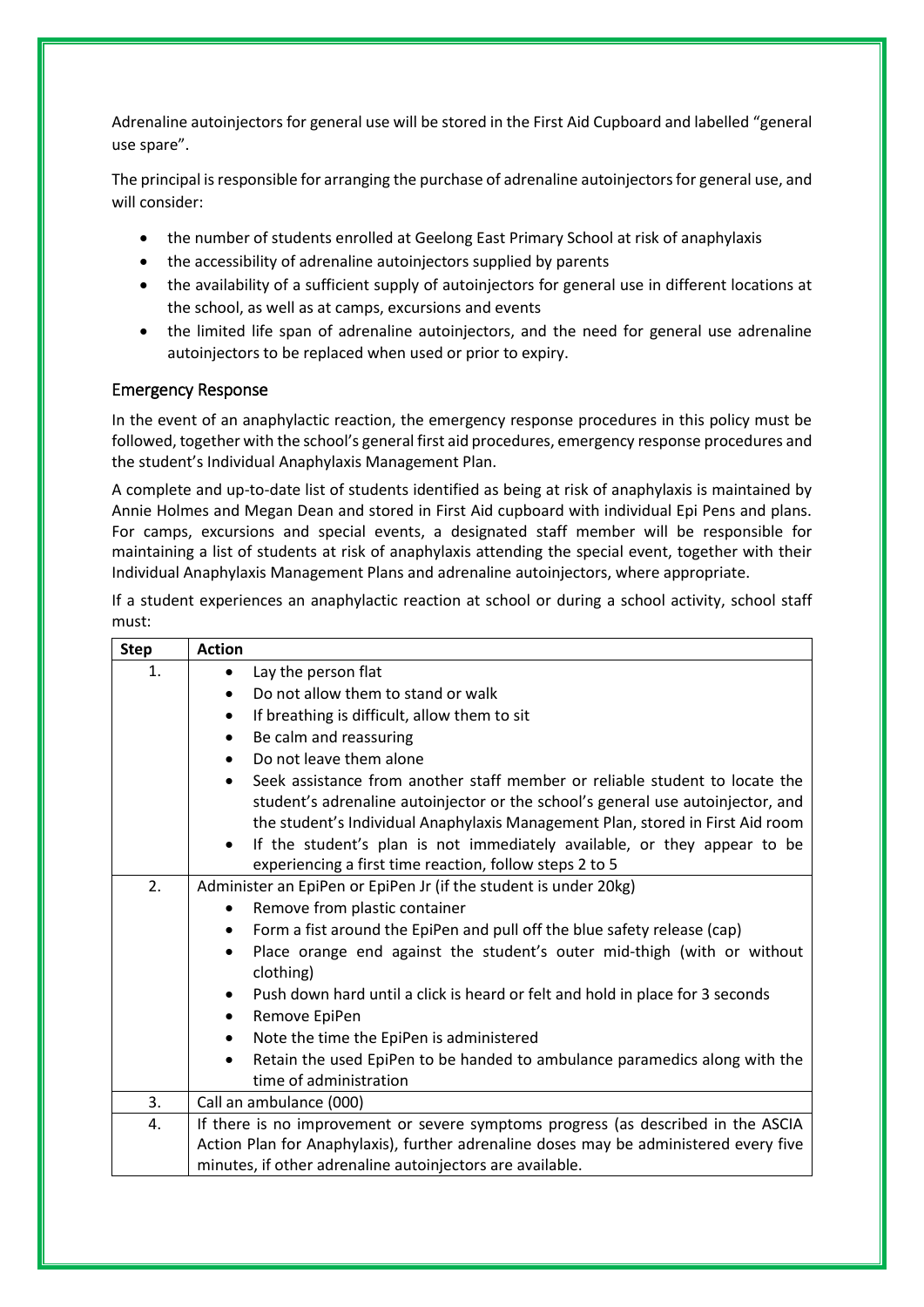| Contact the student's emergency contacts. |  |
|-------------------------------------------|--|
|-------------------------------------------|--|

If a student appears to be having a severe allergic reaction, but has not been previously diagnosed with an allergy or being at risk of anaphylaxis, school staff should follow steps 2 – 5 as above.

#### Communication Plan

This policy will be available on Geelong East Primary School website so that parents and other members of the school community can easily access information about Geelong East Primary School anaphylaxis management procedures. The parents and carers of students who are enrolled at Geelong East Primary School and are identified as being at risk of anaphylaxis will also be provided with a copy of this policy.

The principal is responsible for ensuring that all relevant staff, including casual relief staff, canteen staff and volunteers are aware of this policy and Geelong East Primary School procedures for anaphylaxis management. Casual relief staff and volunteers who are responsible for the care and/or supervision of students who are identified as being at risk of anaphylaxis will also receive a verbal briefing on this policy, their role in responding to an anaphylactic reaction and where required, the identity of students at risk.

The principal is also responsible for ensuring relevant staff are trained and briefed in anaphylaxis management, consistent with the Department's *Anaphylaxis Guidelines.*

#### Staff training

The principal will ensure that the following school staff are appropriately trained in anaphylaxis management:

- School staff who conduct classes attended by students who are at risk of anaphylaxis
- All staff will receive the annual training and briefing on Anaphylaxis and first aid trained staff will have Anaphylaxis Epi Pen training.
- Staff who are required to undertake training must have completed:
	- an approved face-to-face anaphylaxis management training course in the last three years, or
	- an approved online anaphylaxis management training course in the last two years.

Staff are also required to attend a briefing on anaphylaxis management and this policy at least twice per year (with the first briefing to be held at the beginning of the school year), facilitated by a staff member who has successfully completed an anaphylaxis management course within the last 2 years including Learning Specialist Each briefing will address:

- this policy
- the causes, symptoms and treatment of anaphylaxis
- the identities of students with a medical condition that relates to allergies and the potential for anaphylactic reaction, and where their medication is located
- how to use an adrenaline autoinjector, including hands on practice with a trainer adrenaline autoinjector
- the school's general first aid and emergency response procedures
- the location of, and access to, adrenaline autoinjectors that have been provided by parents or purchased by the school for general use.

When a new student enrols at Geelong East Primary School who is at risk of anaphylaxis, the principal will develop an interim plan in consultation with the student's parents and ensure that appropriate staff are trained and briefed as soon as possible.